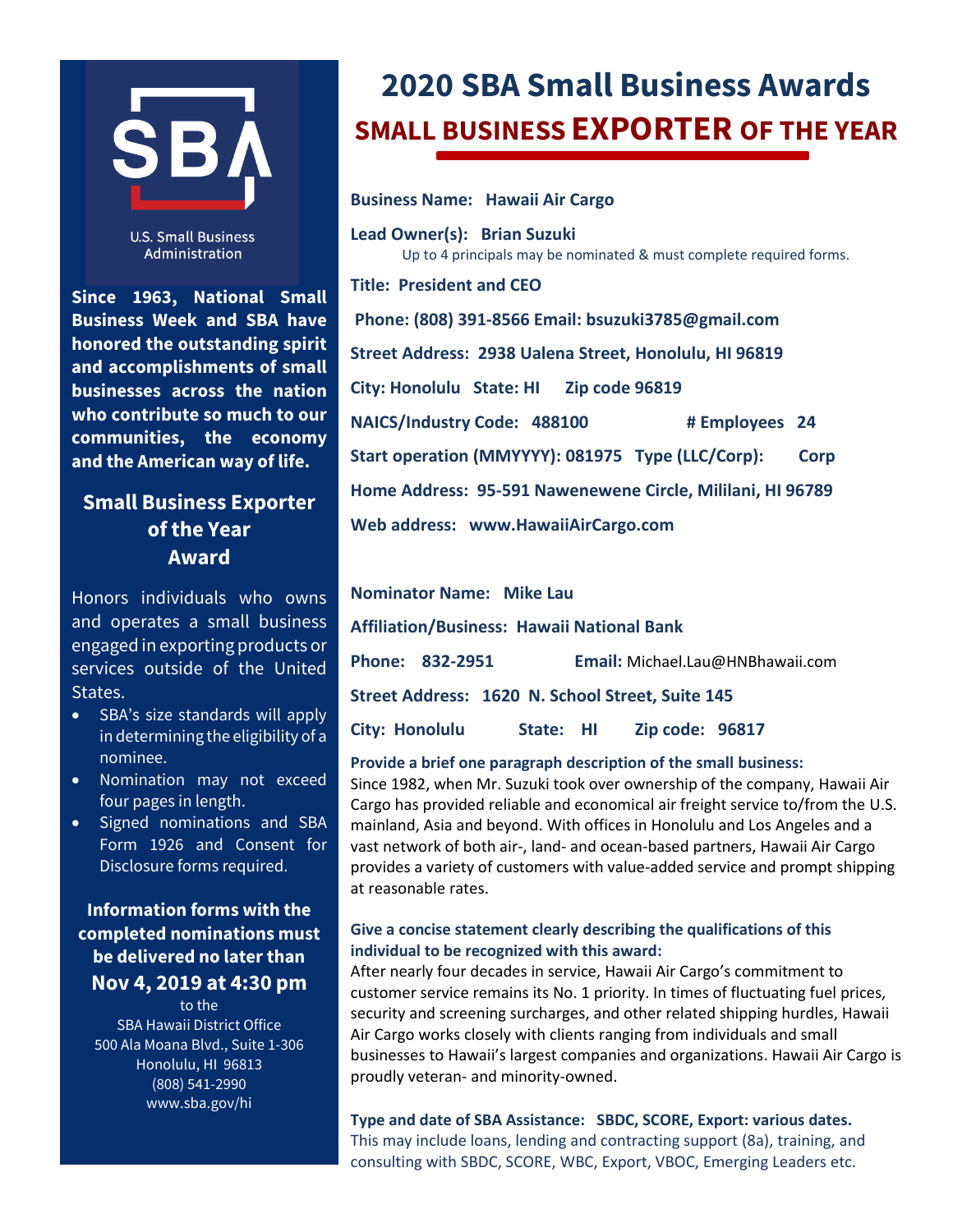#### **Award Selection Criteria for the Small Business Exporter of the Year**

#### **Nominees will be evaluated by the following criteria. Please respond to each question.**

I. **Increased sales, profits, and/or growth of employment** because of exporting. Include total number of full-time and part-time employees: 24. Please include gross revenues for past three years:

| 2016           | 2017           | 2018           |
|----------------|----------------|----------------|
| \$6,880,688.56 | \$5,858,852.63 | \$6,685,394.70 |

(Profit and loss statements and balance sheets for the past three years will be required from the State winner.)

|                          | 2016      | 2017      | 2018      |
|--------------------------|-----------|-----------|-----------|
| <b>Total Assets</b>      | 1,332,693 | 1,415,855 | 1,486,955 |
| <b>Total Liabilities</b> | 473,167   | 489,972   | 487,348   |
| <b>Revenues</b>          | 187,936   | 113,757   | 118,124   |
| E.B.I.T.                 | 306,413   | 151,465   | 95,700    |
| Net Worth                | 859,526   | 925,883   | 999,607   |

Estimated % of revenues derived from export activity: **9%**

Number of employees: **24**

II. **Creative overseas marketing strategies,** with a description of the products exported and markets served. Please include which countries you currently export to and any plans or efforts to further expand.

Hawaii Air Cargo President and Owner Brian Suzuki developed his strategic business skills and marketing strategies in the air cargo industry upon his honorable discharge from the U.S. Navy, when he was recruited by Pan American World Airways in Honolulu. His eagerness to travel and fluency in Japanese earned him a position in passenger service, where he spent 4 years (1968-1972) before transferring to Pan Am Cargo. While at Pan Am, he trained in New York City, London and Hong Kong, and was promoted to cargo management in 1975. He was then offered a position with an air freight forwarder, and in 1982, he took over ownership of Hawaii Air Cargo, where he still serves as president and CEO.

The company now has 24 employees with branches in Honolulu and Los Angeles. Eighty percent of its business consists of shipments to Hawaii from the U.S. mainland. Ten percent is for cargo going to Asia, and the remaining ten percent is inter-island and freight going to the U.S. mainland.

While Hawaii Air Cargo ships a large array of items, notable import business includes construction materials, utility supplies, motion-picture materials for all of Hawaii's theaters, fashion wear and printed products. Many of the company's growing number of exports to Asia require special logistics, handling and timing. This includes macadamia nut chocolate candies, cut flowers, live plants, and live shrimp for farms in Southeast Asia, as well as tropical fish (Brian once developed a system where he cleaned and re-oxygenated fish containers during shipment to increase their survival rate). Hawaii Air Cargo also handles shipments from the DOD and major contractors to bases around Asia and the South Pacific. In recent years, as exports of products such as Hawaii chocolates and flowers has softened, Brian has strategically looked to growing markets such as Hawaii honey and coffee exports.

#### III. **Effective solutions** to export-related problems.

Over the past four decades, the air-cargo and freight-forwarding landscape has dramatically changed. Competition from global shipping companies such as FedEx and UPS has increased, and a wider array of air-cargo options has flooded the marketplace. Brian has tackled numerous challenges to keep Hawaii Air Cargo as a leader in shipping to and from Hawaii, and he is well-known for personally navigating issues for clients. This includes everything from working with airlines to negotiate cargo rates and space, as well as ensuring constant temperatures door-to-door.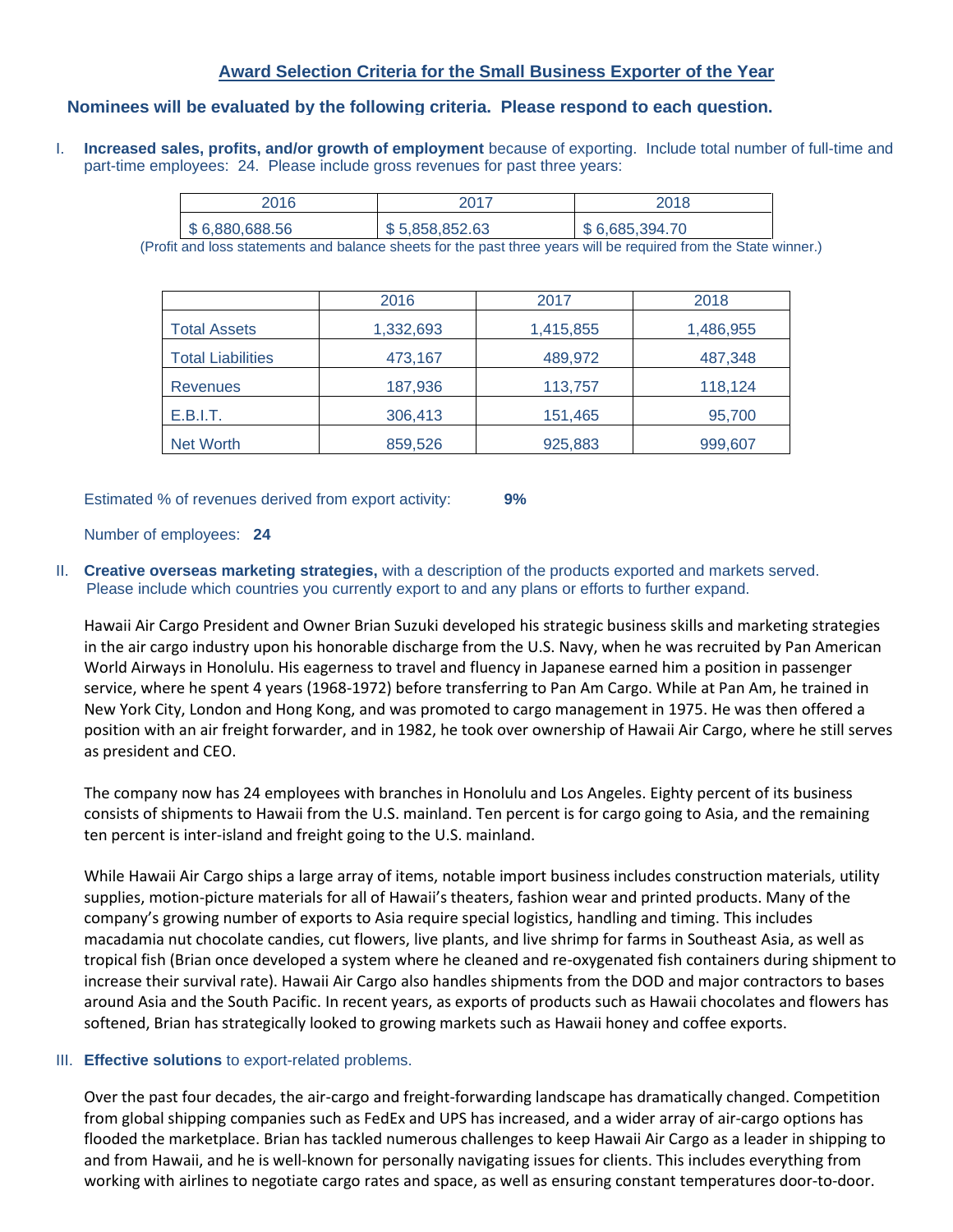When Incheon Airport opened in South Korea he was told that the chocolate candies would take 30 to 45 minutes before storing in an airconditioned warehouse. This was unacceptable since the chocolates would melt during the summer and freeze in winter. It would make the product unsaleable. Brian arranged to take five chocolate mac nut shippers to Korea and arranged a meeting with Korean Air Cargo management where a solution was agreed upon and no losses have been claimed since.

Brian formed the Air Cargo Association of Hawaii 26 years ago in response to the difficulty of freight companies securing cargo space on flights during the busy holiday season. USPS would block all space as the holidays approached, often resulting in delayed shipments for local businesses. Brian worked with a group of Hawaii shippers to meet with USPS and develop a solution where USPS chartered dedicated flights during the holidays, freeing up much-needed cargo space.

He also uses his breadth of experience to help local companies reduce costs. This includes negotiating less-expensive air-cargo rates on flights from Hawaii to Asia, as they are often in less demand than in-bound flights, and using an industry standard in determining rates, unlike larger shipping companies that use complicated formulas and fees.

#### IV. **Demonstrated encouragement, advocacy or partnership effort provided to** other small businesses in or entering the export arena. **Volunteer assistance** to other small businesses entering the export market.

Over more than four decades of doing business in Hawaii, Brian has developed an extensive network of partners, and he is committed to both advocacy and volunteer assistance to help others succeed. Brian is currently active with the following organizations: The Hawaii Pacific Export Council; the Hong Kong Business Association of Hawaii; the Chamber of Commerce of Hawaii; the Japanese Chamber of Commerce (past Vice Chair) and the Air Cargo Association of Hawaii (founder, past president and current director). He also works as a member of industry associations such as the Electrical Industry Association, Hawaii Flooring Association, the National Association of Women in Construction and the Oahu Contractors Association to help meet a growing need for construction materials in Hawaii.

He has lectured extensively on importing, exporting, and selecting a carrier at the Department of Commerce's Export University, University of Hawaii College of Tropical Agriculture, Hawaii community colleges, and with commodity groups around the state. He has also led trade groups to Japan, China and Korea.

Additionally, Brian has participated on the State's Agribusiness Development Council, lending his expertise from working with growers, farmers and producers and shipping perishable agricultural goods throughout the Pacific. His advisement has been featured on the popular TV show "Think Tech Hawaii", and in a 1999 book published by the University of Hawaii College of Tropical Agriculture on bringing Hawaii products to market. In 2000, Gov. Linda Lingle recognized Hawaii Air Cargo with a statewide award for its export achievements.

#### V. **Cooperation with other businesses in the creation** of export trading companies, and/or introduction of unique trading relationships, products, or services.

Brian has established numerous relationships between Hawaii exporters and prospective clients throughout the Pacific. He has traveled to multiple DEBDT and HDOA trade shows to help clients represent their products throughout Asia, and assisted Hawaii businesses with identifying and broadening opportunities.

One example of this is Brian's work with a large tropical agro-tourism company and pineapple farm in Okinawa that was in search of a pineapple-related plant for its landscaping. Brian took the owners to a farm on the Island of Hawaii, and established a 10-year relationship where more than 8,000 plants were shipped to Okinawa in the first year alone. Brian and the grower even flew to Okinawa to help identify the various species of plants after their nametags were removed upon planting. Coordinating the export of these plants was an extensive process, involving the removal of roots, cleaning of all organic matter for insects, and carefully packaging them, so they would pass agricultural inspection in Hawaii and in Japan. Brian's agricultural shipping expertise has also allowed Hawaii to expand its plant exports to Japan using lava cinders as a sterile potting media.

**VI. Other examples of contributions and participation to support the local community or efforts demonstrating social impact.**